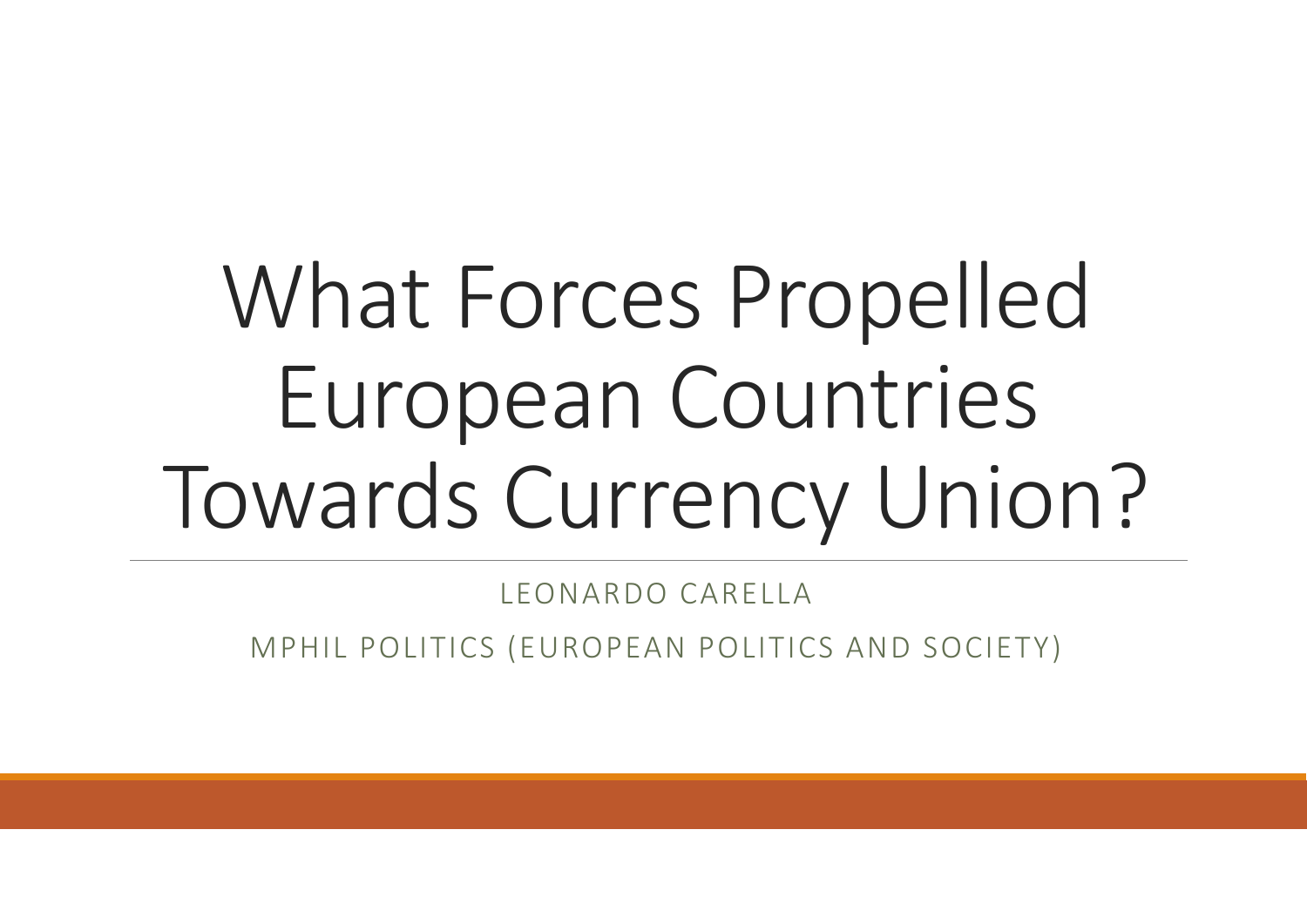#### Contents of the presentation

- A brief timeline of monetary integration
- The global context
	- US monetary influence and globalisation
	- The fall of the Communist bloc and German unification
- Neofunctionalist explanations: the 'spillover effect' of the Single Market
	- 'Economic efficiency' version
	- 'Political economy' version
- Ideational factors
	- Monetarism
	- European identity
- Intergovernmentalist explanations
	- the Franco-German bargain
	- Additional leverage: cross-issue linkages and two-level games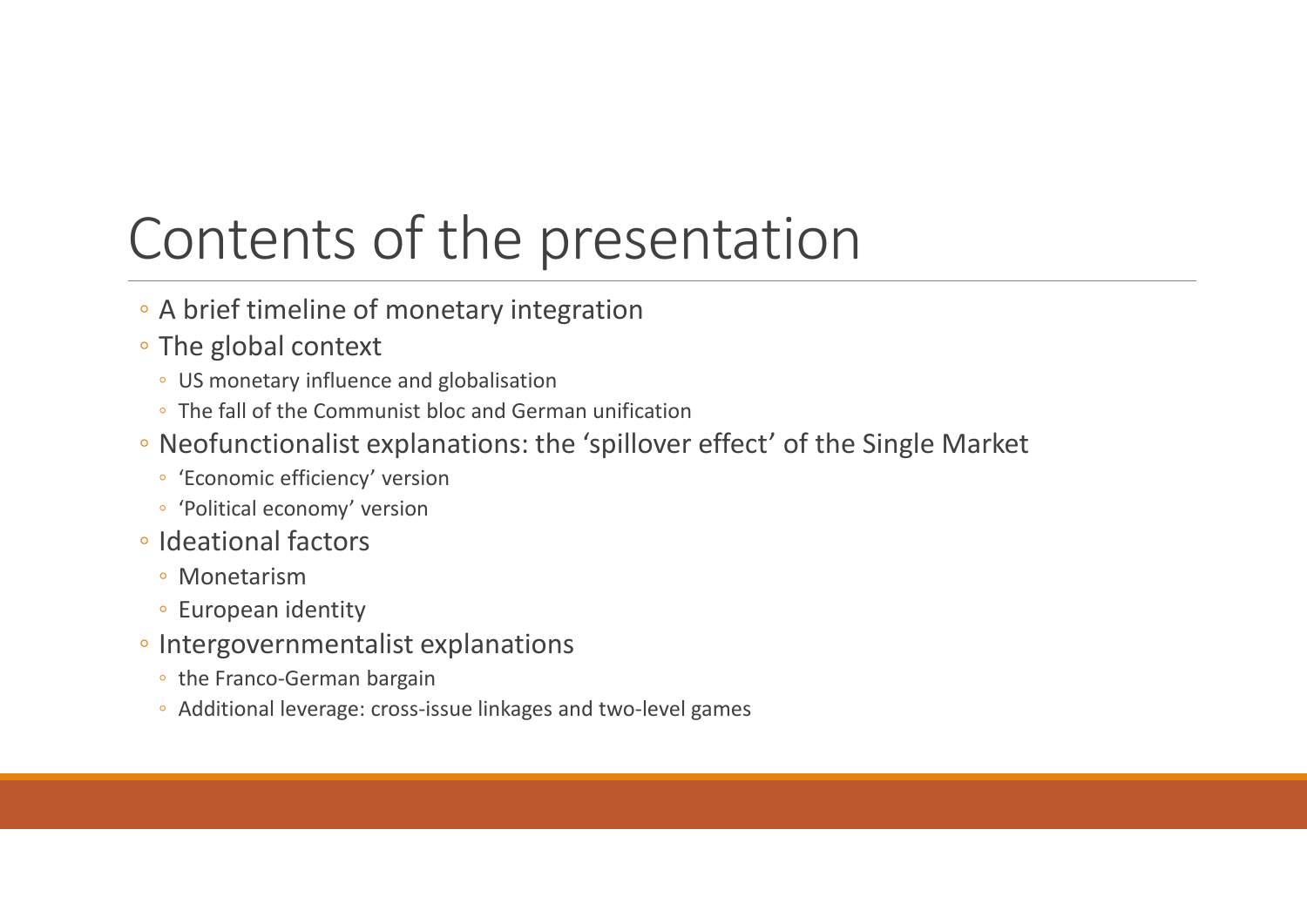### Timeline of Monetary Integration

1970 – the Werner Report sets out a plan for a three-step transition to monetary union. It is quickly shelved as the Bretton Woods System collapses.

1972-1979 – 'Snake in the Tunnel': more modest ambition of limiting exchange rate volatility within 2.25% fluctuation bands from the Deutschmark. UK, Ireland, France and Italy leave. By 1975 it applies only to the Benelux franc, the Dutch guilder and the Danish krone.

1979 – EMS is established. It includes two elements: a basket of currencies (ECU), weighted according to the strength of participating currencies, and an exchange rate mechanism (ERM), consisting of a central ECU with 2.25 bands of fluctuation. After a rocky start, its performance improves. Spain, Portugal and the UK join in the late 1980s/early 1990s.

1988-9 – Delors committee sets out a three-stage plan for currency union (EMU)

1992-1993 the EMS collapses under speculative pressure. UK and Italy leave the ERM. The bands of fluctuation are widened to 15%.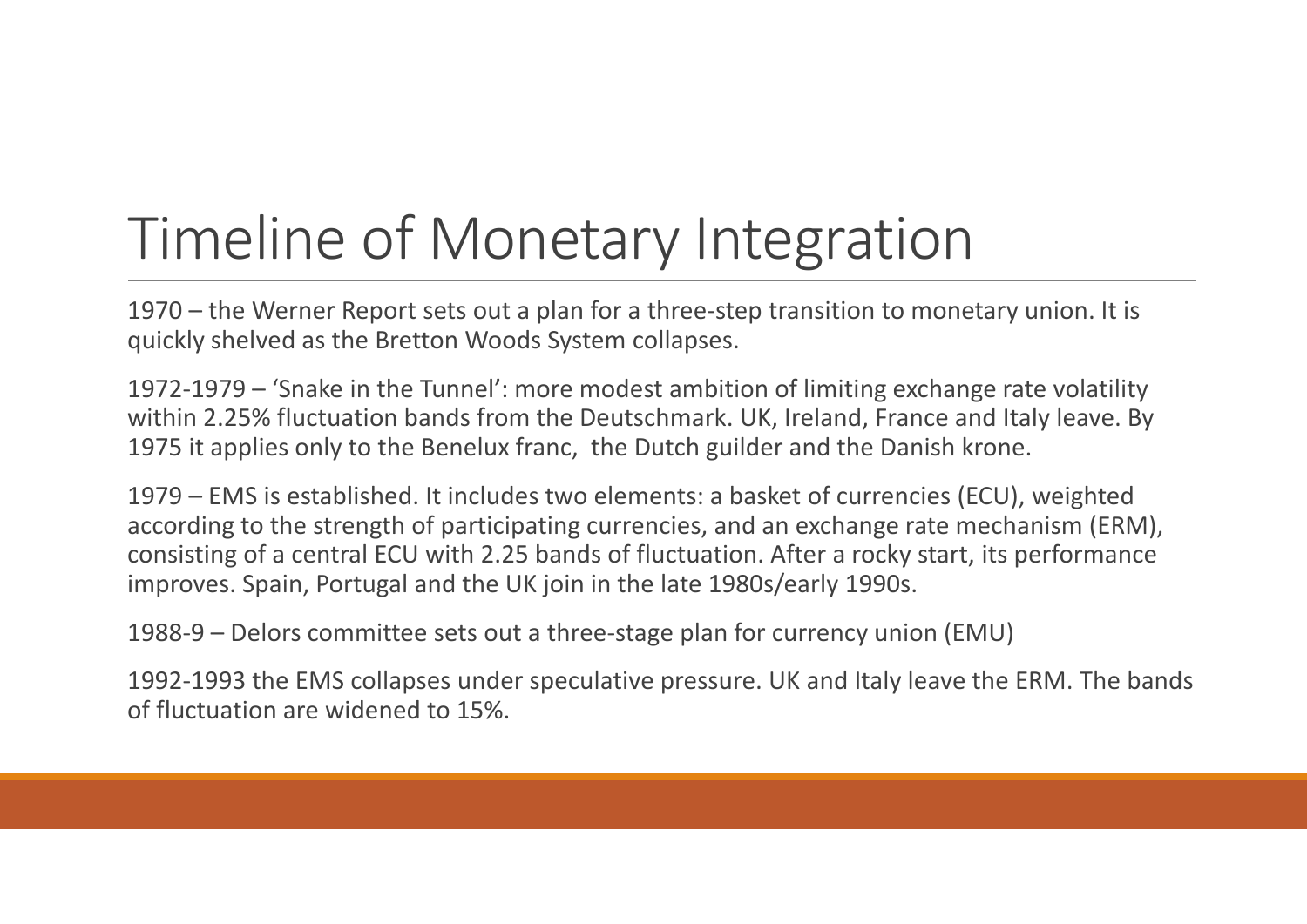### Timeline of Monetary Integration

1992-3 – The Maastricht Treaty sets out the convergence criteria for EMU membership: inflation below 1.5, interest rates not above 2% from the three best performers, deficit below 3%, debt below 60% of GDP, membership of the ERM without devaluations for two years. It also sets out the institutional structure of the EMU: an independent central bank with the central goal of price stability, with some supervisory power for ECOFIN.

1997 – the SGP sets out the budgetary rules to follow after the introduction of the Euro.

1998 – the ECB is created. All the 11 applying countries are accepted as members of the EMU (with some fudging of the convergence criteria).

1999 – the Euro is introduced. Notes and coins start circulating in 2002.

2000-2015 – other 8 countries join the Euro. Denmark and Sweden reject the Euro in two referendums (2000 and 2003).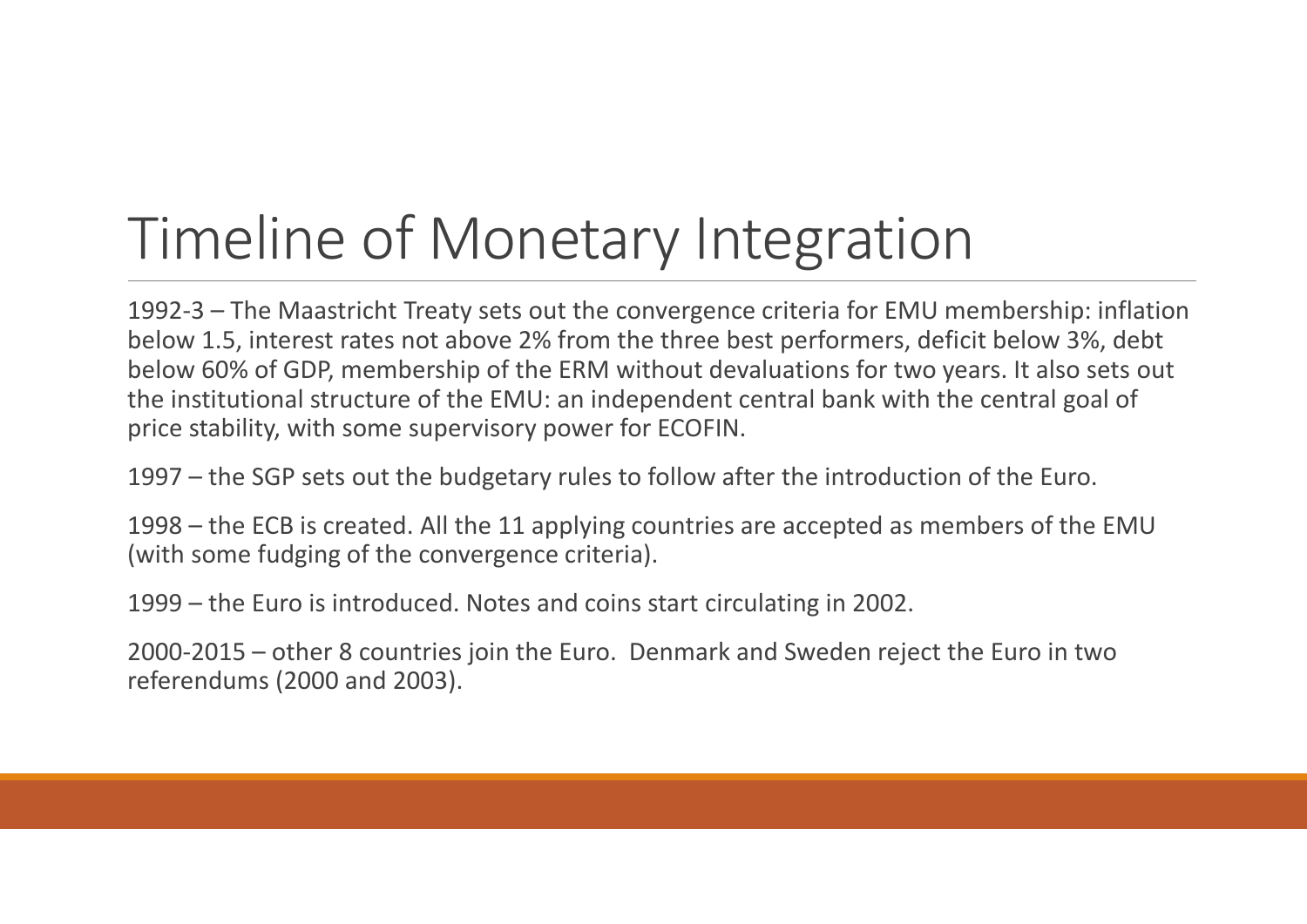## Global context (1): Countering the dollar hegemony

Monetary integration to limit unilateral US monetary influence.

Particularly after the US suspends the dollar's convertibility into gold, American monetary policy has recurrent destabilising effects on European economies, which are matched by a push for further monetary integration (Henning, 1998).

◦ "*Germany's number one objective [was] to unwind the dependence on the dollar […] The German idea of creating a zone of monetary stability independent of the dollar—even though unprofessional—was an economic expression of this political attitude*." (Erik Hoffmeyer, Governor of the Bank of Denmark)

Need for currency union more urgent with globalisation and the rise of Japan:

- European currencies' exposure to trade shocks and two monetary superpowers
- Increased trade flows lower the opportunity costs of giving up monetary autonomy. (Sandholtz and Zysman, 1992; Verdun, 2000)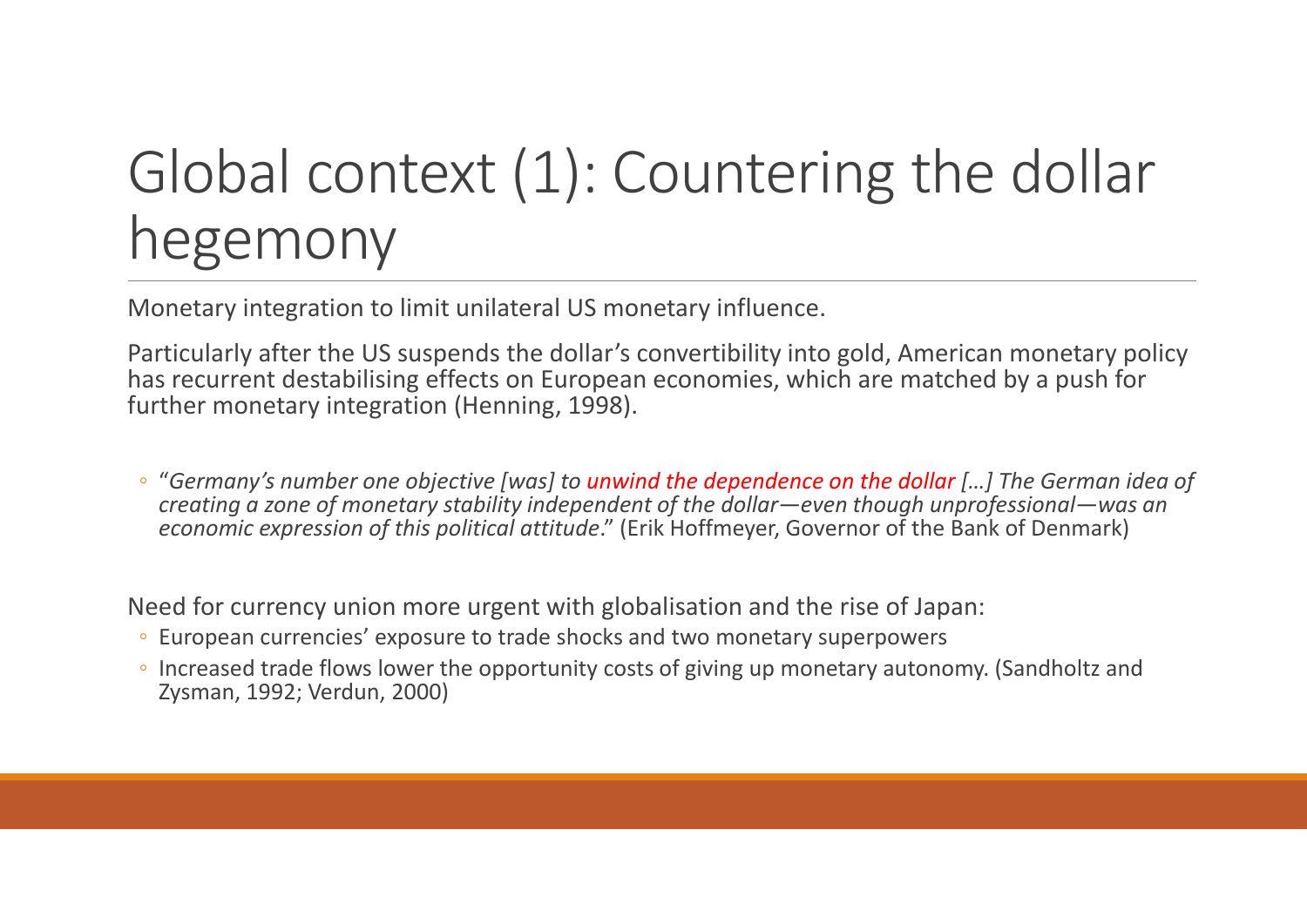| U.S. disturbance                                                                                                    | <b>Causal</b> link                                                                                                       | European response                                                              |
|---------------------------------------------------------------------------------------------------------------------|--------------------------------------------------------------------------------------------------------------------------|--------------------------------------------------------------------------------|
| 1958-61: U.S. overall balance of<br>payments shifts from surplus<br>to deficit                                      | Capital flows to Europe, causing<br>a revaluation of the deutsche<br>mark in 1961                                        | Hallstein initiative; Committee of<br><b>Central Bank Governors</b><br>created |
| 1967-71: U.S. expands; adopts<br>"benign neglect"                                                                   | Transmission of inflation to<br>Europe; chronic international<br>monetary crises; instability in<br>European cross rates | Werner Report of 1970 proposes<br><b>EMU</b>                                   |
| U.S. suspends gold convertibility<br>in 1971 and switches to<br>flexible exchange rates in 1973                     | Currency instability threatens the Creation of the snake<br><b>Common Market</b>                                         |                                                                                |
| Locomotive conflict of 1977–78;<br>U.S. presses German<br>government to reflate                                     | Dollar depreciation drives<br>wedges between European<br>currencies                                                      | Creation of the EMS                                                            |
| Reagan policy mix drives U.S.<br>interest rates upward                                                              | Dollar appreciation aggravates<br>European inflation and<br>supports growth                                              | France chooses to remain in the<br>ERM in March 1983                           |
| Reflation controversy of 1985-87                                                                                    | Dollar depreciation places<br>pressure on the EMS                                                                        | Basle-Nyborg agreement and<br>creation of Delors Committee                     |
| Late 1980s and early 1990s:<br>continued fiscal deficits.<br>renewed neglect, and pressure<br>for policy adjustment | Dollar weakness contributes to<br>weakness of European<br>periphery relative to core                                     | Maastricht Treaty negotiated,<br>ratified, and pursued                         |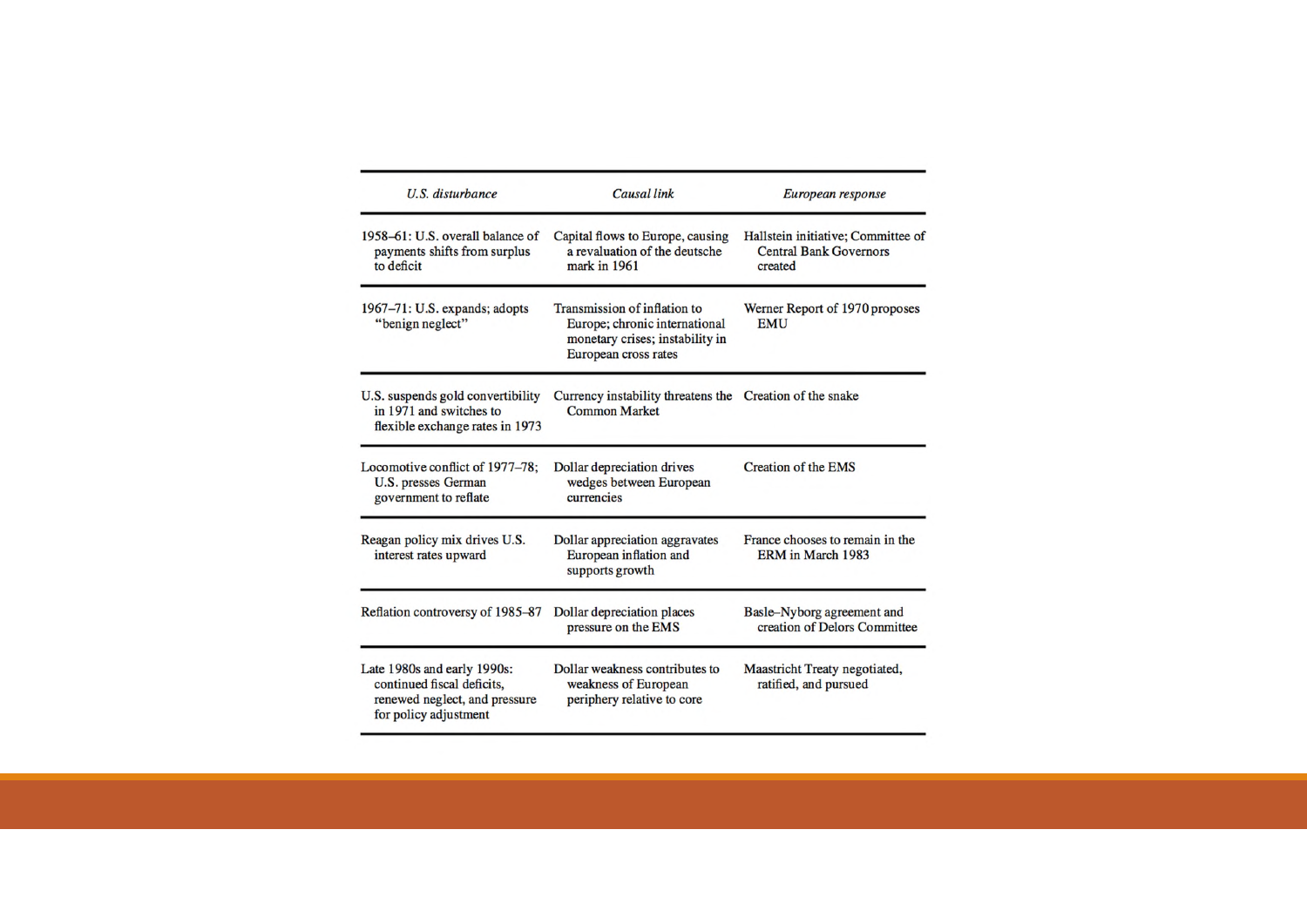#### Global context (2): the fall of the Communist bloc and German reunification

The reunification of Germany changes the balance of power in Europe (Grieco, 1996)

Renewed interest to bind Germany into deep co-operative frameworks. Germany is more willing to give up the Deutschmark in exchange for international legitimacy of its unification.

"*Mitterrand did not want reunification without advances toward greater European integration, and the currency was the only topic that was open to debate*." (Védrine, advisor to Mitterand)

However, Delors Report was published in April 1989, so German reunification at best *accelerated* a process already in motion.

"*Monetary union would have taken place even without reunification*" (Bitterlich, advisor to Kohl)

Rebuttal: even before 1989, France was fearful that Germany's economic and geostrategic mires would 'turn East' following Gorbachev's reforms and opening to the West.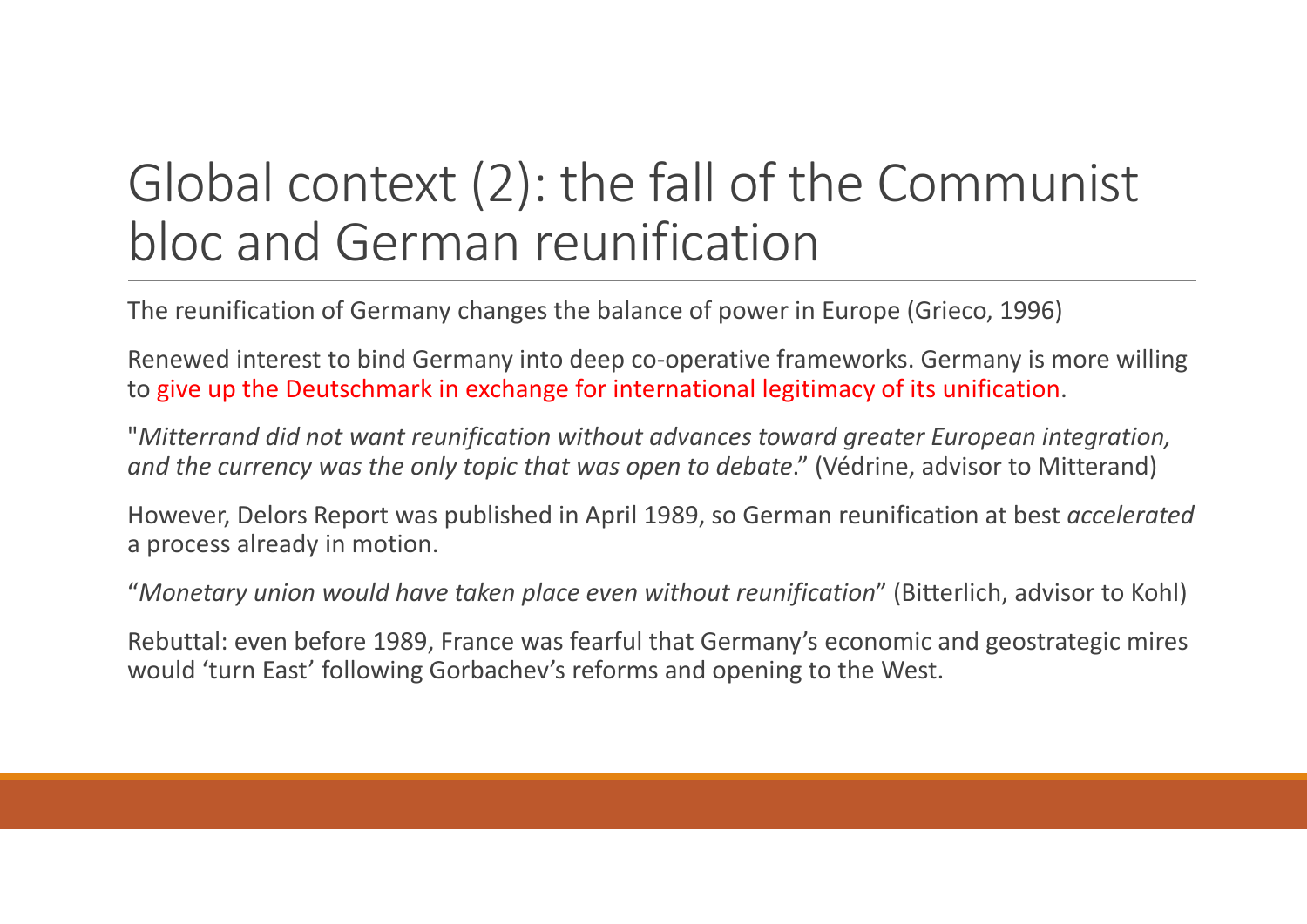#### Neofunctionalist explanations (1): 'economic efficiency' version

Trade integration through the SEA created technical spillovers for monetary union:

- Reducing costs of currency exchange
- Reducing exchange rate uncertainty
- Preventing competitive devaluations and speculative attacks (1992/3 exchange rate crisis in Italy and UK)

"*The principal benefit of fixed rates and a single currency was to facilitate intra-European trade and investment*" (Frieden, 2002)

Frieden finds that greater integration is associated with higher commitment to exchange rate stability.

Central role of EU actors (Delors Commission) in spurring the integration process.

BUT efficiency gains from currency union are small compared to the breadth of the euro-zone as it was ultimately established.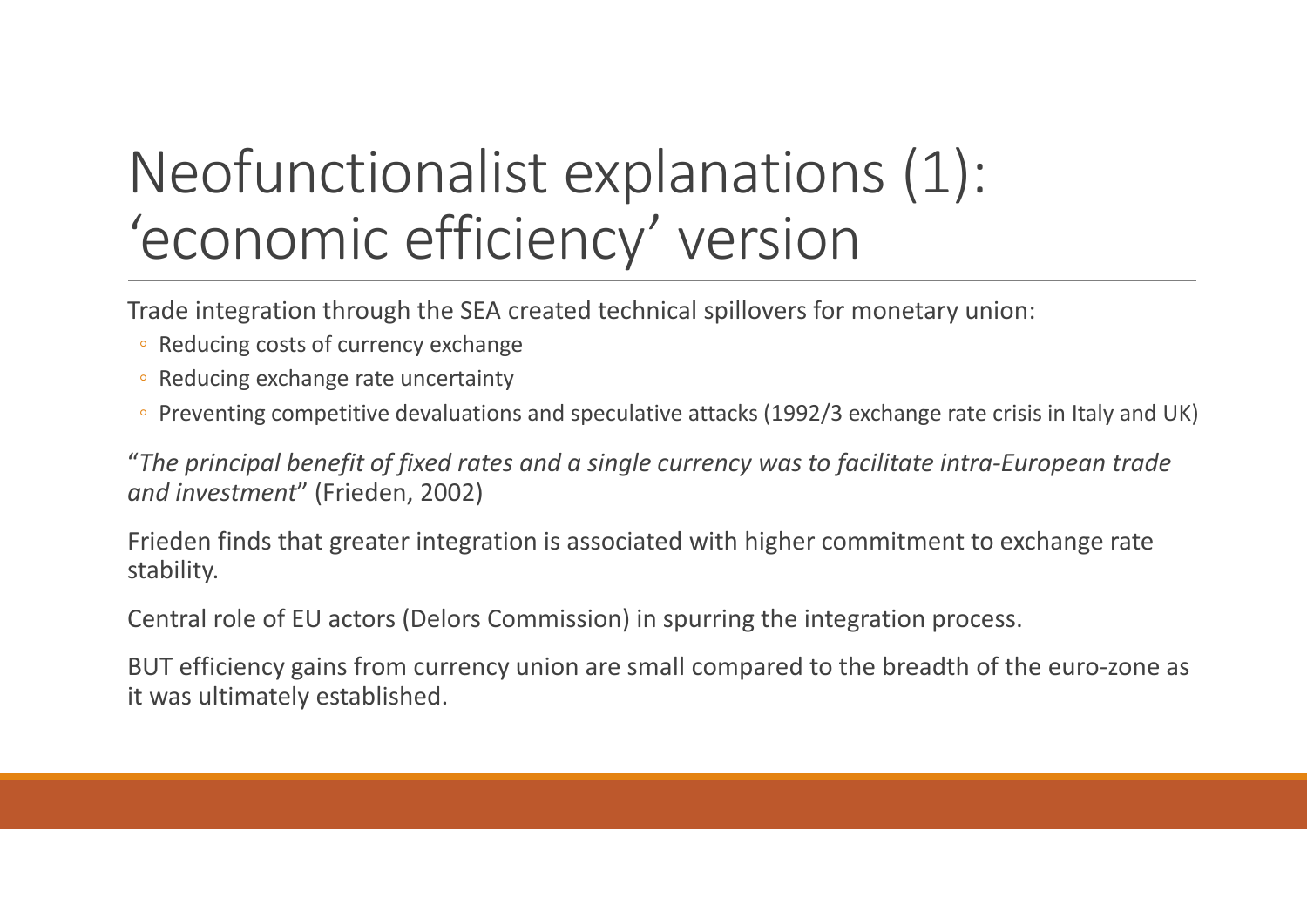#### Neofunctionalist explanations (2): 'political economy' version

EMU is necessary to ensure political support for the Single Market in the long term from key constituencies

Floating exchange rates have distributional effects:

- Cross-border inverstors and exporters producers stand to gain more from a fixed exchange rate and low volatility
- for import competers, the exchange rate is, *in theory*, inconsequential but in practice it means (a) bearing the brunt of austerity to get in line with the Deutschmark, and (b) higher costs if another country 'cheats' by depreciating and floods the market with cheap exports (1992/3 devaluation)

The more integrated EU economies become, the more pronounced the distributional effects of currency swings.

Import-competing producers need stronger guarantees against other countries' opportunistic exchange rate policies.

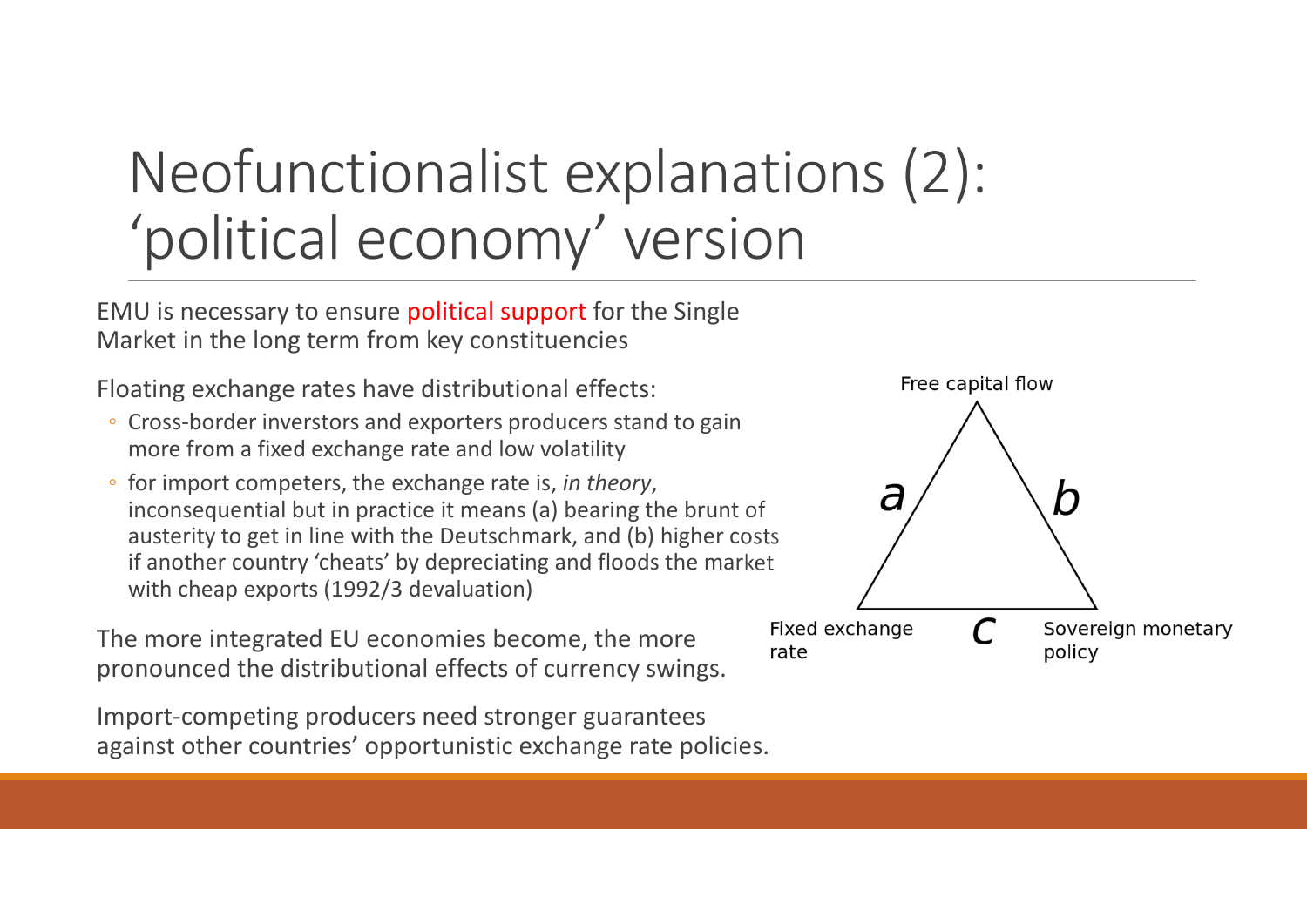### Ideational factors (1): Monetarism

Why weren't EC/EU countries more concerned about giving up monetary autonomy?

Interest definition as historically dependent on policy-makers' shared beliefs.

A paradigm shift in economic thinking away from Keynesianism: Monetarism posits that monetary tools are unable, in the long term, to bring unemployment under control, and the main function of monetary policy is to control inflation.

Reframed in these terms, monetary sovereignty is not so valuable, and price stability can be best achieved by delegating control to a 'credible' central bank pursuing 'sound money' policies.

McNamara (1998):

- Policy failure (stagflation of the 1970s)
- Policy paradigm innovation (new conception of the government as a macroeconomic actor)
- Policy emulation (Germany's successful pragmatic version monetarism)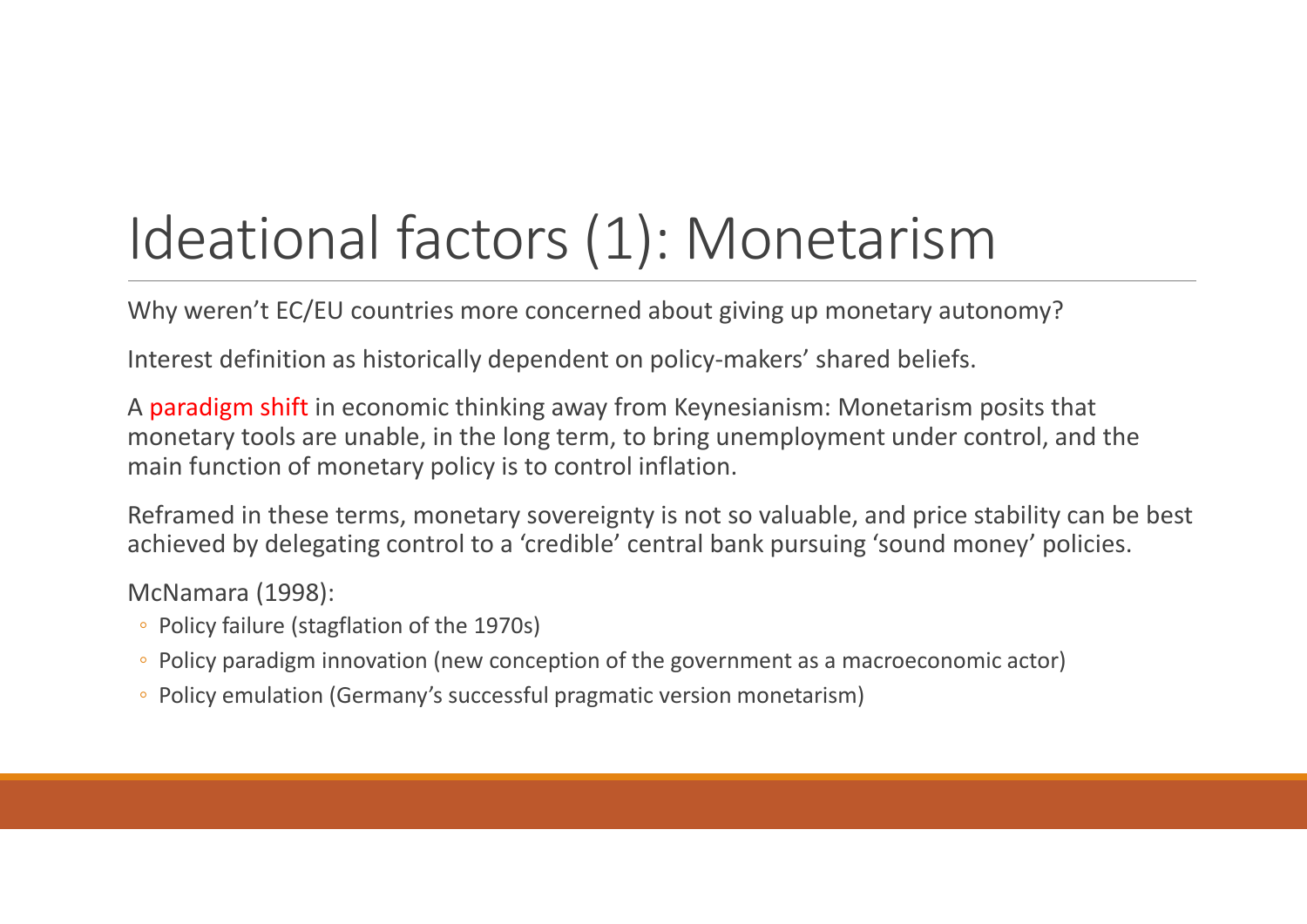#### Ideational factors (1): Monetarism

Diffusion of monetarist thinking and impact of these ideas on decision-making through 'epistemic communities': the political, technocratic and financial elites (Verdun, 1999)

Transnational as well as supranational agency:

"Transnational actors and their politics were present and influential throughout the development of the EMU initiative, from the first meeting of the Delors Committee in 1988 to the last meetings of the IGC nearly four years laters, and in some respects […] they more influential than either governmental or supranational actors" (Cameron, 1995)



The Delors Committee (1988) as an epistemic community (Verdun, 1999)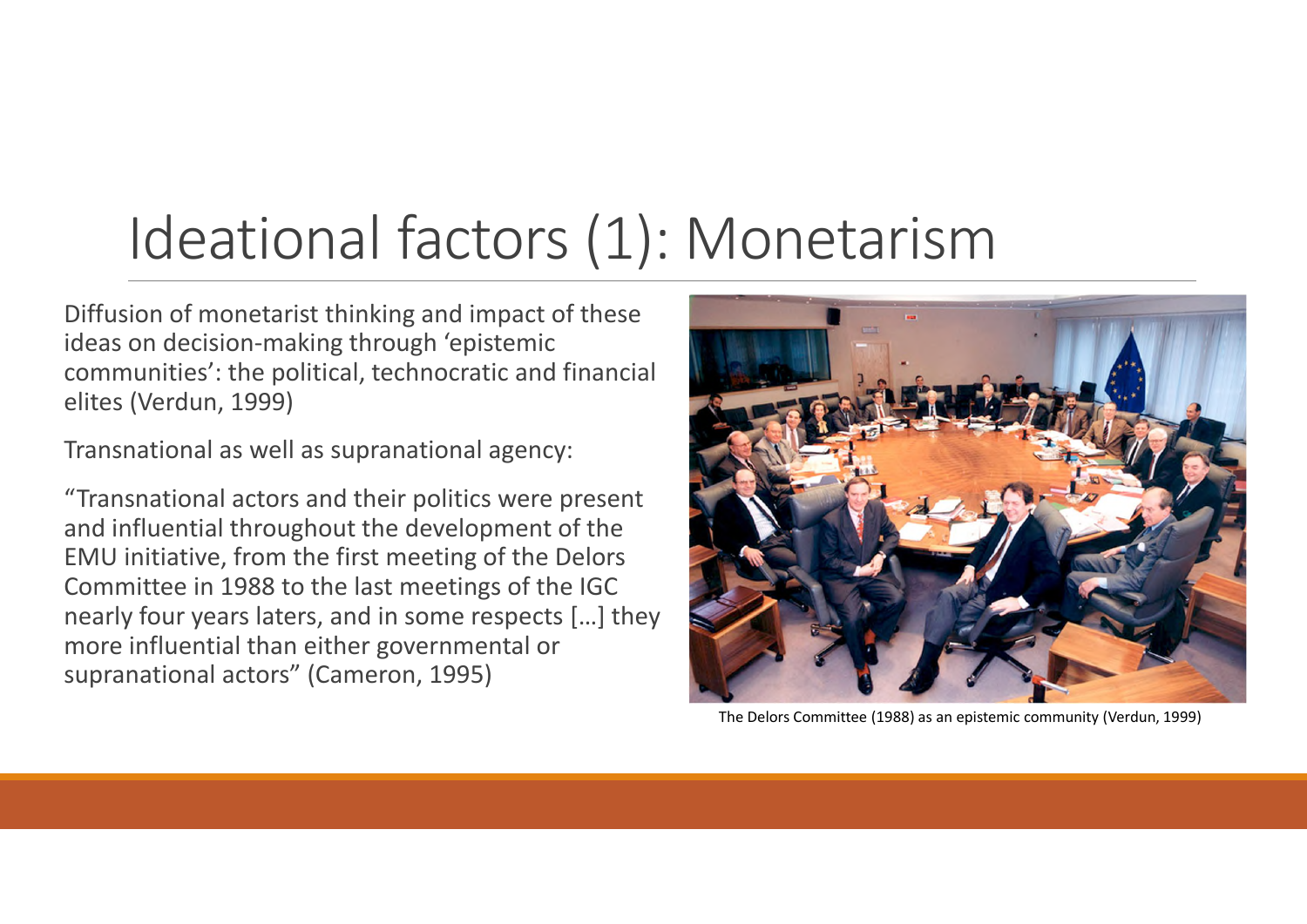# Ideational factors (2): European identity

Perception of interests is influenced by policy-makers' visions of European political order and elite commitment to the European ideal. Crucial to explain Kohl's enthusiasm for the EMU.

Euro as an identity-creating tool (Kaelberer, 2004)

German post-World War II identity: overcome nationalist past (Risse, 2003)

◦ "If the Euro-currency is not realized by January 1, 1999, it will most likely never again be realized; This would result in the worst crisis of the European integration process — possibly its end!" (Kohl)

Reconstruction of French identity: continental *mission civilisatrice* following failure of dirigiste 'exceptionalism' (Risse, 2003)

◦ "We are at the moment where everybody unites, our fatherland, our Europe, Europe our fatherland, the ambition to support one by the other, the excitement of our land and of the people it produces, and the certainty of a new dimension is expecting them" (Mitterand)

European periphery: positive evaluation of 'being/becoming European' (Luna-Arocas et al, 2001)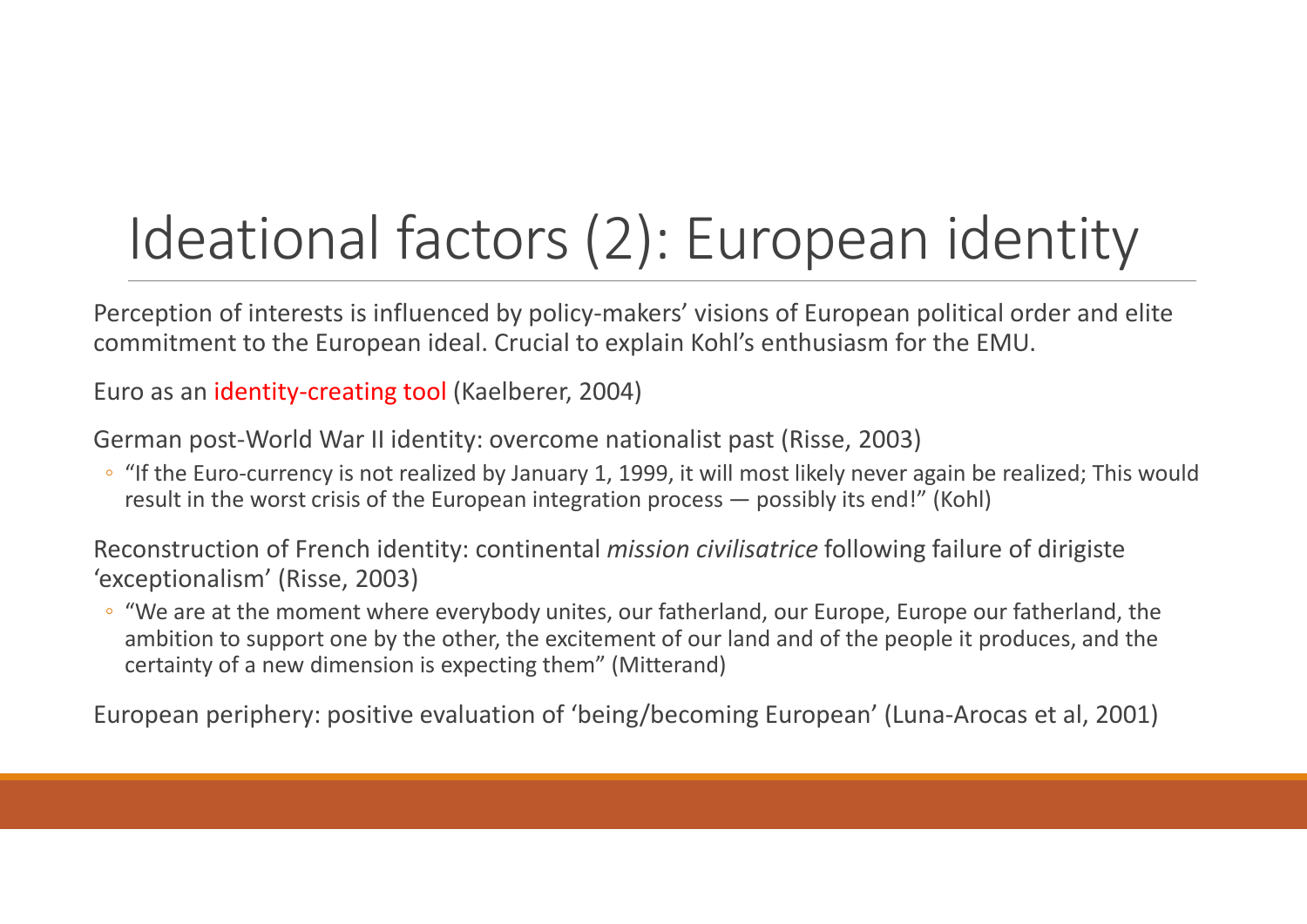#### Intergovernmentalist explanations: The Franco-German Deal

Although all the above factors were in the background, ultimately it is national governments that negotiated away sovereignty *with their national interest in mind* (Moravcsik, 1999)

Very 'realist' gist to the argument: EMU outcomes reflect the interests of the largest and most powerful states: France and Germany.

France's objectives:

- Regain control of monetary policy (and possibly soften German 'sound money'): EMU would give France equal representation, while in the EMS all decisions are taken by the Bundesbank (de Grauwe, 2013)
- Avoiding German hegemony outside tight bounds of a EU-level framework

Germany's objectives:

- Preserving currency stability
- Foreign policy crisis linked to unification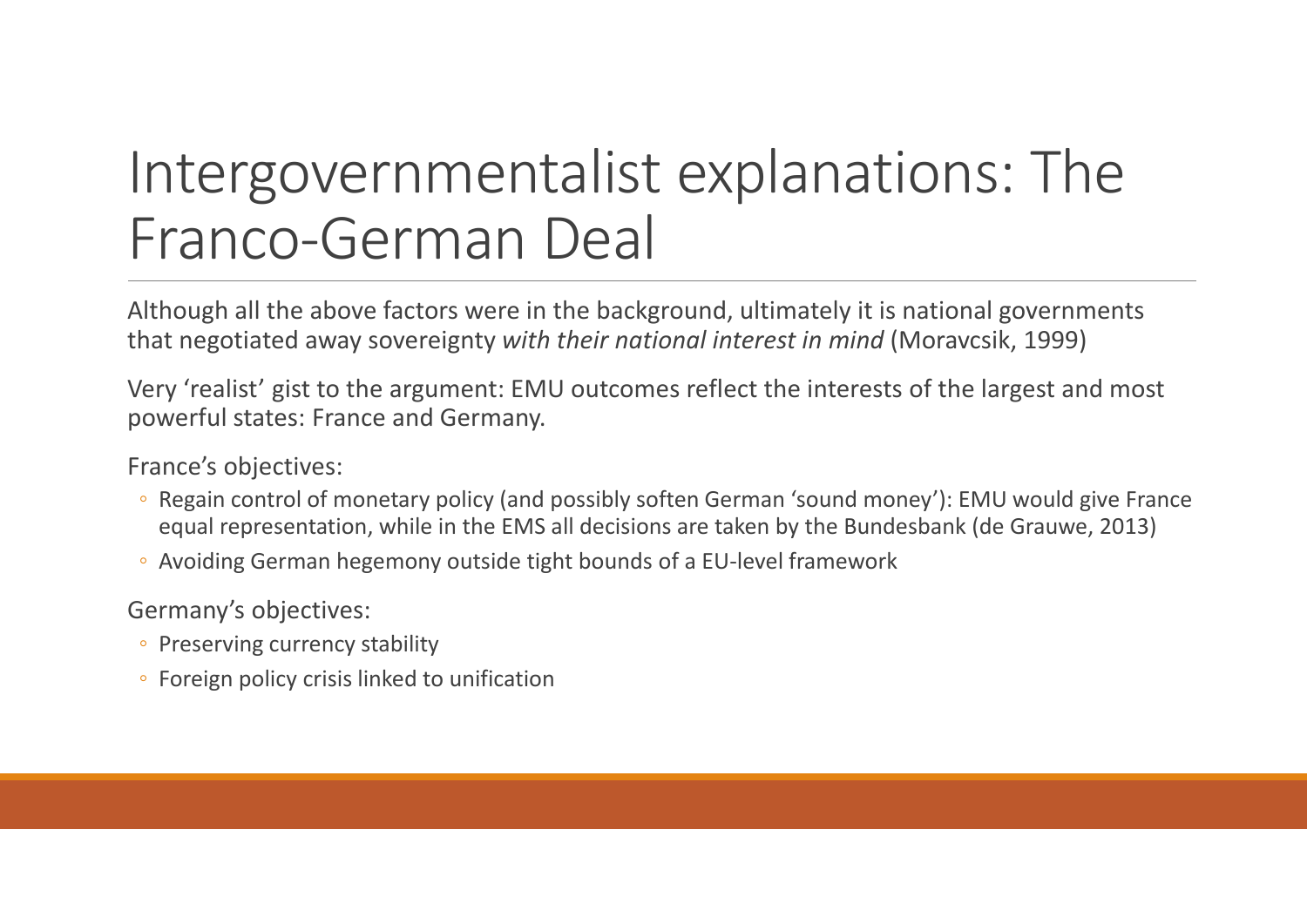#### Intergovernmentalist explanations: The Franco-German Deal

The EMU was more clearly a French strategic priority. Germany's position was stronger, as it had less to lose from withdrawing from the negotiations. The outcome thus reflects the achievement of many German preferences on the structure of the new monetary arrangement:

- Convergence criteria
- ECB independence
- Price stability as the ECB's main goal
- Stability and growth pact

However, France extracted:

- National bank governors influence on the ECB Executive Board
- Political oversight role of ECOFIN
- Politicisation of the choice of the ECB President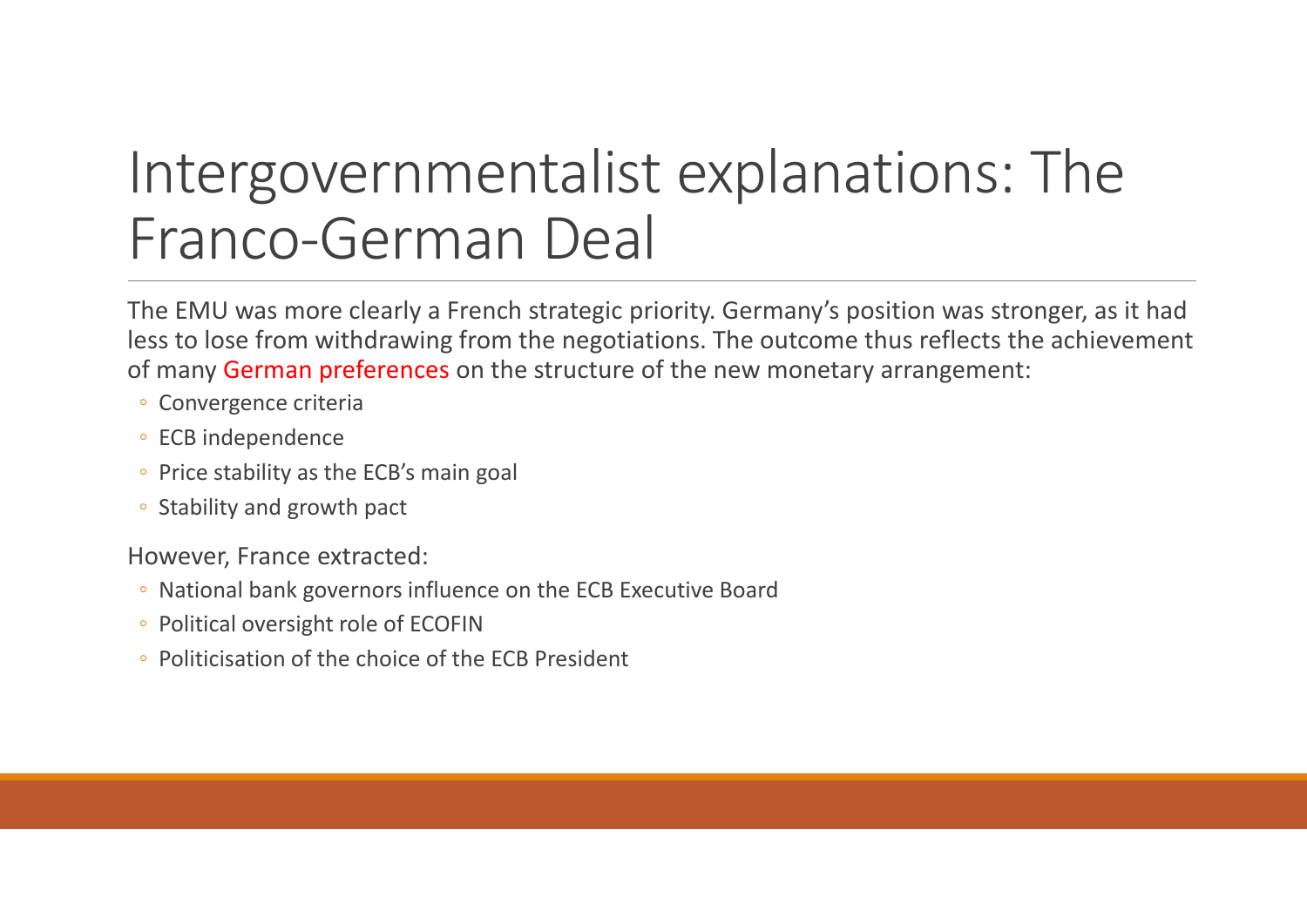#### Particularistic motivations

Cross-issue linkages (Martin, 1993)

Intergovernmental bargaining takes place within a structured institutional settings, where a policy in one area can be advanced through concessions in other areas:

- Doubling of structural funds to Spain, Greece, Ireland and Portugal
- Elements of Political Union desired by France, Italy and others enshrined in Maastricht

#### Two-level games

'Cutting slack' strategy: using international agreement to pursue domestic goals

◦ In France (1983) and Italy (1992), monetary integration was used to reduce the political costs of disinflationary policies (*vincolo esterno*)

But also the other way around: Kohl pushed through the EMU, despite the lack of a domestic consensus, by linking it to the goal of German re-unification.